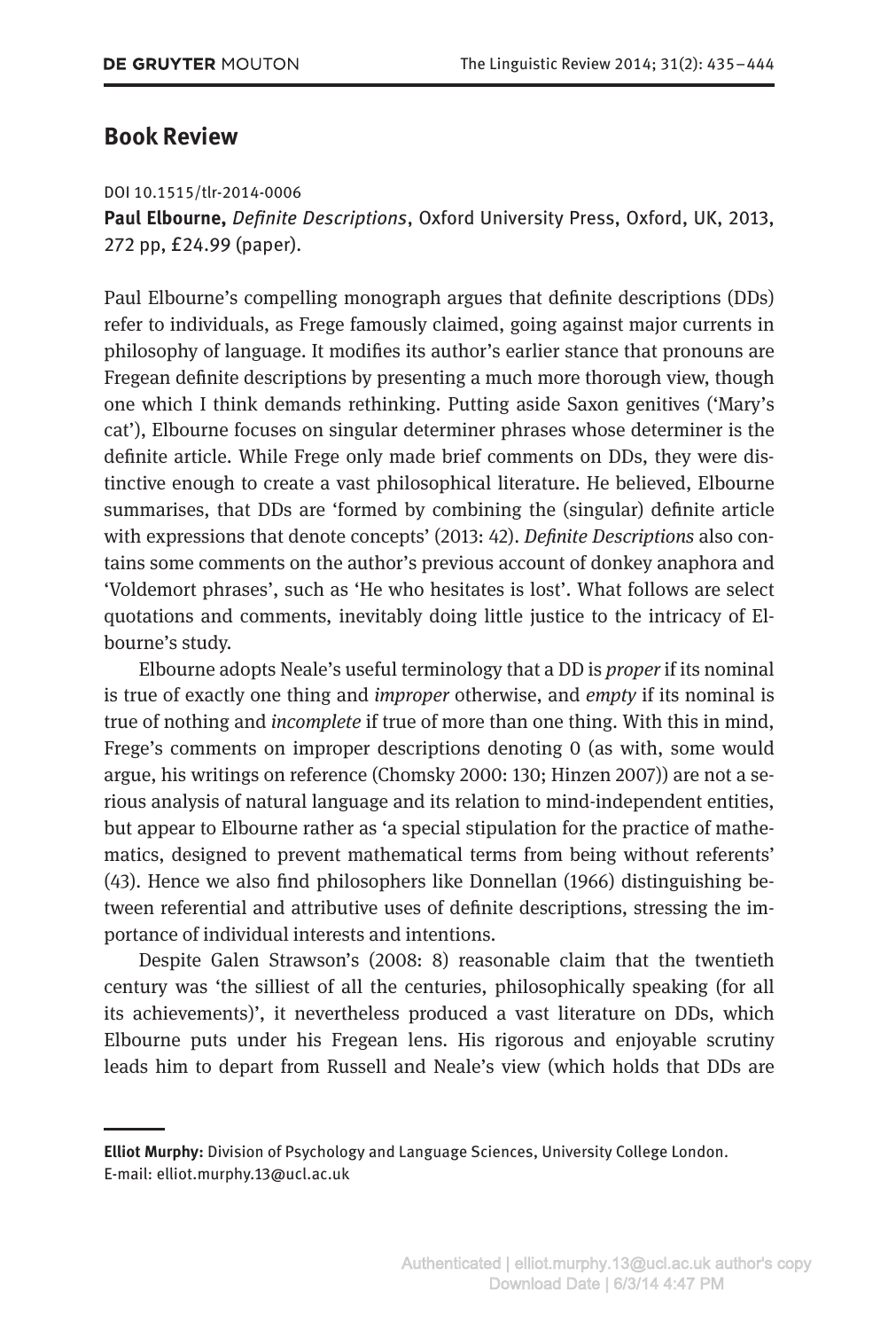quantifiers), along with Devitt's view that they are ambiguous between quantifiers and a referential reading, Fara's view that they are predicates, and Szabó's view that they are indefinites. Elbourne sets out instead to argue for what he calls the Fregean theory; that DDs are 'basically referential and introduce a presupposition to the effect that there is a unique entity that satisfies the nominal descriptive content' (2).

Elbourne leaves aside Frege's comments on presupposition, though he evaluates that Frege's position would in all likelihood have been that a DD in an asserted sentence generates the presupposition that there is precisely one 'thing' falling under the relevant concept. The argument of *Definite Descriptions* is based on this view, though it is modified when taking into consideration developments in syntactic theory and semantics in generative grammar. DDs are often bound by modal operators, for instance, in which case they escape Frege's referential fitting. When used assertively declarative sentences containing DDs introduce the sort of presupposition Frege discussed; although, complicating things, the presupposition itself may be 'relativized to relevant sets of situations or worlds, even in sentences that look as if they are not modalized' (45).

Despite these qualifications, Elbourne's theory remains undoubtedly Fregean, and not simply in the sense that it is not Russellian. He maintains strongly that Frege was right in claiming that DDs are often referential (though, as mentioned, can also be bound) and points out that talk of a 'Fregean-Strawson theory' can be misleading, since Strawson (1950) believed DDs are referential and presuppose that an object to which they refer exists, and that an empty description has no referent. With all this Frege would agree, however Elbourne observes that Strawson (1950: 332) also held that DDs were presented with no problem when more than one object fell under the relevant concept ('the table' in the sentence 'the table is covered with books' will still have application if there is more than one table, contra Russell). Elbourne handles such 'incomplete' uses of DDs by relativizing the uniqueness condition – which Strawson saw no need for – to particular situations (46; see Frege 1892: 41–2). Elbourne consequently assumes that the definite article takes two arguments, an NP and a situation pronoun: [[the NP]*s*]. This leads to the following lexical entry:

$$
\llbracket \text{the} \rrbracket = \lambda f_{\text{c}e,\text{st}}, \lambda s : s \in D_s \& \exists! x f(x)(s) = 1. \, \iota x f(x)(s) = 1
$$

This elegant framework helps Elbourne discard with some theoretical baggage found in his *Situations and Individuals* (2005), which held that (i) DDs integrated variables which were introduced in referential uses and c-commanded bound variable anaphora, and (ii) donkey anaphoric uses of DDs were dependent on situation variables being bound in the metalanguage. All of these aspects are now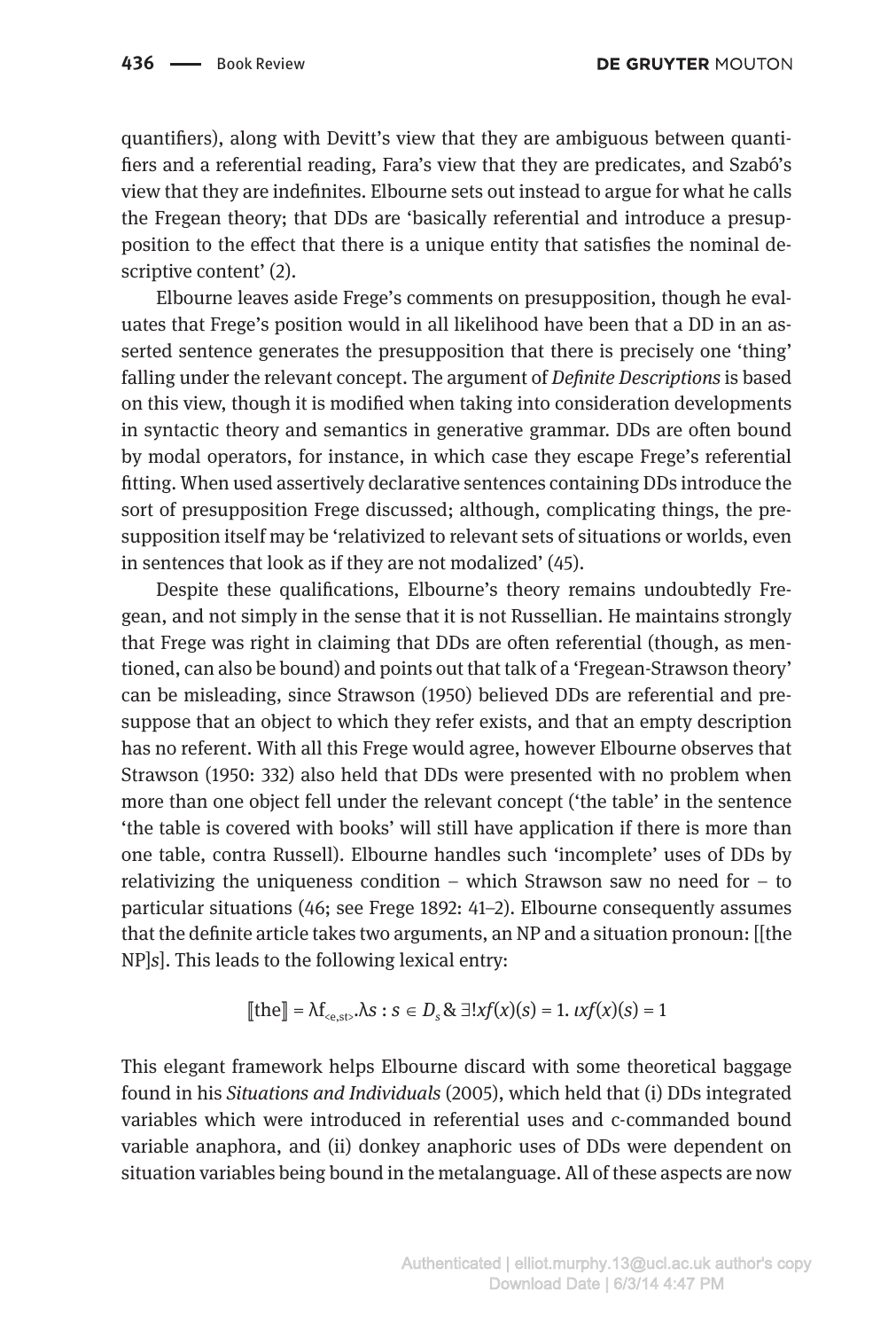handled purely by situation pronouns, which are responsible both for the relativization of the uniquenesss condition and the bound and donkey anaphoric uses of DDs.

Fleshing out his technical apparatus, Elbourne follows Kratzer (1989) and Armstrong (1978) in using the notion of a situation, *s*, such that *s* is part of a situation *s*′ if and only if *s*′ contains all the particulars *s* does, 'instantiating all the properties and relations that they instantiate in *s*' (where individuals, or 'particulars', instantiate universals) (24). Using this familiar background, accompanied by the notion of a *minimal situation* (a situation, *s*, such that a proposition, *p*, is true in it is one which contains the bare number of particulars and relations which will make *p* true (Elbourne 2005)), he convincingly shows that Austinian topic situations come into trouble with the sentence 'Everyone is asleep and is being monitored by a research assistant', analysing it as:

<*s*\*\*\*, λ*s*. every person in *s* is asleep in *s* and is being monitored in *s* by a research assistant in *s*>

As Soames (1986) observed, there can be no topic situation *s*\*\*\* in which (a) every person is asleep, and (b) every person is being monitored by a research assistant (who is not asleep). Instead, we need:

<*s*\*\*\*, λ*s*. every person in *s*\* is asleep in *s* and is being monitored in *s* by a research assistant in *s*>

In this proposition the restrictor situation *s*\* contains only the asleep subjects, unlike the more encompassing topic situation *s*\*\*\*; the existence of both has been supported by good evidence from Recanti (2004) and others.

In addition, Elbourne adopts into his situation semantics Percus' (2000) Generalizations X and Y, which are, respectively: the situation pronoun that a verb selects for must be coindexed with the nearest  $\lambda$  above it; the situation pronoun that an adverbial quantifier selects for must be coindexed with the nearest  $\lambda$ above it. For instance, if situation pronouns are bound by  $\lambda$ -operators situated at the top of each Complementizer Phrase, and if each predicate is associated with these pronouns, then 'Walt thinks my batch glistens' would be simplified as [λ, Walt thinks  $s_1$ [λ<sub>2</sub> my batch  $s_1$  glistens  $s_2$ ]].

The chapter on presupposition (the longest and most thorough in the book) stresses that Elbourne's theory 'emphasize[s] the way in which the satisfaction of presupposition is tied up with indexicality' (56). It analyses the presupposition projection behaviour of DDs with regards to negation, conditionals, disjunction and possibility modals. Presupposition projection is the phenomenon explored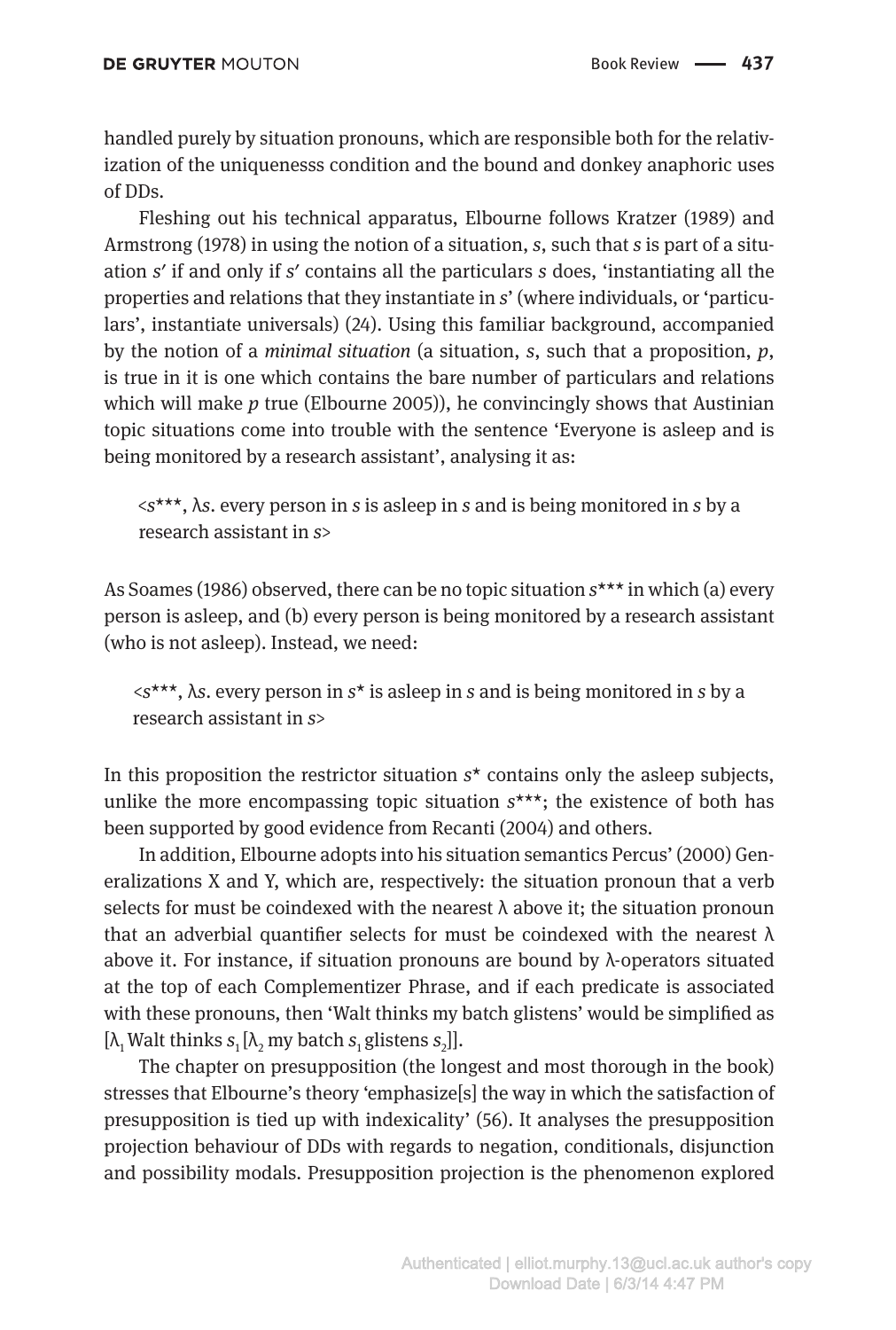by Heim (1983) whereby certain presuppositions of syntactically complex sentences become presuppositions of the entire construction while others do not. Even though many philosophers have noted that a presupposition can be cancelled if it falls within the scope of negation ('In this court, the knave didn't steal the tarts: the king employs no knaves'), Elbourne points out that this nevertheless gives rise to presupposition of sorts. It does not presuppose the knave's existence along Fregean or Strawsonian lines, but rather seems to presuppose that there is some reason to believe a knave will be at the court, preferably exactly one. Elbourne correspondingly proposes that 'the knave didn't steal the tarts' contains 'an unpronounced universal quantifier over possible situations', FIC, which permits us to talk about fictional entities when discussing the real world. This is paired with the morpheme QA<sub>FIC</sub>, 'just as *always* and *sometimes* work in conjunction with the morpheme QA' (72). These morphemes have the following lexical entries:

 $\llbracket$  FIC $\rrbracket = \lambda p_{\text{ss},t}, \lambda q_{\text{ss},t},\lambda s$ . for every situation *s'* such that *s'* such that *s'* is a minimal situation such that  $p(s') = 1$ ,  $q(s)(s') = 1$  $[QA_{\text{FIC}}] = \lambda p_{\text{cst}} \lambda s \cdot \lambda s' \cdot p(s)$ 

Elbourne's FIC operator is put to use in the chapter on existence entailments in a highly informative discussion of presupposition projection in propositional attitude ascriptions.

A later discussion surrounds what Glanzberg (2009) calls 'presupposition obviation'; cases in which empty definite descriptions do not yield judgments of presupposition failure but instead produce intuitions of falsity. Elbourne ultimately revises the presupposition obviation accounts of Von Fintel (2004) and Lasersohn (1993), who claimed that sentences are judged true or false on the basis of contextual beliefs, i.e. with respect to a body of information, *D*. The intuitive judgements Von Fintel writes as TRUE and FALSE differ from the language faculty assigning 1 or 0 to a sentence in a particular evaluative circumstance. Lasersohn's theory of everyday epistemic revision is integrated into Elbourne's account of judging sentences FALSE:

Reject a sentence  $\varphi$  (with presupposition π) as FALSE with respect to a body of information *D* iff for all worlds *w* compatible with rev<sub>π</sub> (*D*):  $\phi(x) = 0$ 

But even this account is not adequate. Consider 'The King of France is on a state visit to Australia this week'. This is not TRUE, but it is also not false in every world compatible with rev<sub> $\pi$ </sub> $(D)$ , and so it is not FALSE either. Elbourne observes that people generally have in their 'belief box' the proposition 'There is no King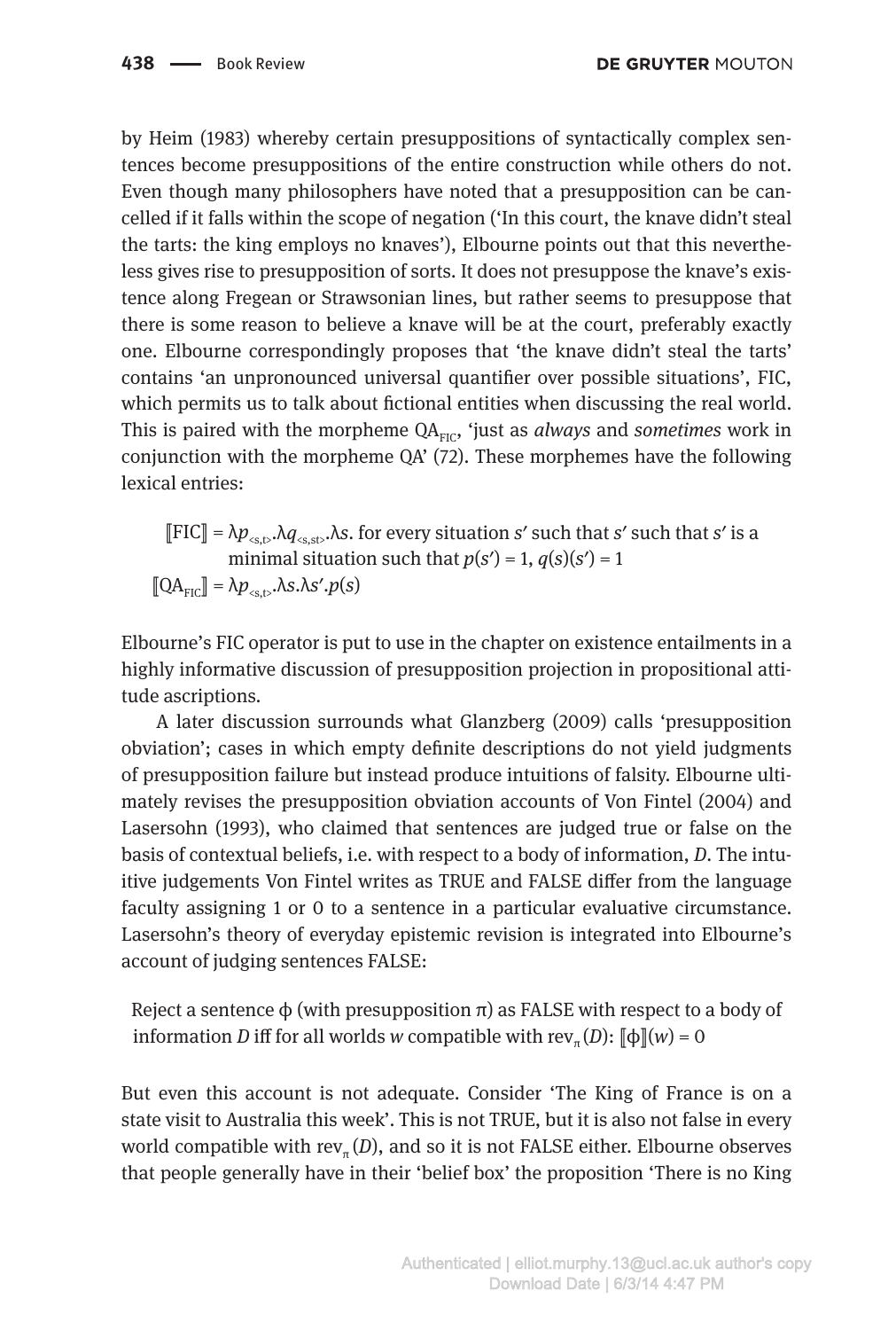of France', though not the beliefs 'There is no King of France in Australia', 'No bald person is King of France', etc. Consequently, *Definite Descriptions* intelligently adopts the 'similarity relation' between worlds used by Lewis for the analysis of counterfactuals, along with Lewis' (1979) 'Conditions on the closeness relation between worlds'. So 'The King of France is bald' is not TRUE when evaluated at the actual world  $w_0$  after 1848, but it is not FALSE either. Following Lewis, Elbourne believes we need to 'look at the set of closest π-worlds to the actual world, where  $\pi$  is the proposition that there is exactly one King of France'. The reason why 'The King of France is bald' is not FALSE, then, is because the simple supposed existence of a King of France says nothing about his hair (or lack thereof), and some of the  $\pi$ -worlds will contain a bald king, while others will not.

Revisions to Lewis' condition B on the closeness relation between worlds to integrate 'ties' between equally possible worlds (98–100) allow a satisfactory analysis of 'The King of France is on a state visit to Australia this week', 'The King of France is sitting in that chair', and many other examples. The closest  $\pi$ -worlds will be ones in which the King of France is secluded in his palace, and so the sentence is FALSE (Russell's (1905) belief that truth-judgements are binary affairs is consequently too simplistic and psychologically inflexible). This, to my mind, is the most considered and thorough account of presupposition obviation in the literature, and shows the importance of exploring possible world semantics, no matter their ontological absurdity: Though we can agree wholeheartedly with the internalist's frustration with the externalist conclusions of Burge (1988), Putnam (1975) and others, and although theories of belief revision can also incorporate notions of minimality or plausibility, we should also not forget how useful to semanticists and pragmatists inquiry into intuitions about possible worlds can be.

Many internalists have dismissed possible world semantics for the common reason that 'other worlds' do not actually, physically, *really* exist. Proponents of M-theory may beg to differ, but this is another matter – what is in question is not the status of 'other worlds' within fundamental physics, but rather the cognitive legitimacy of possible worlds and whether or not they can yield insight into the nature of concepts in a similar way that classical thought-experiments did (Zeno's paradoxes, etc.). Of course if semantic internalists intended their (legitimate and successful) attack on Twin Earth experiments to simply put meaning 'back into the head', and not discourage the sort of inquiry Elbourne engages in, then we can say 'go in peace' to Pietroski, Chomsky and Hinzen, but keep our copies of Lewis close at hand.

Although the focus of Elbourne's book is almost solely on DDs, some brief remarks should be made about his cursory but insightful comments on more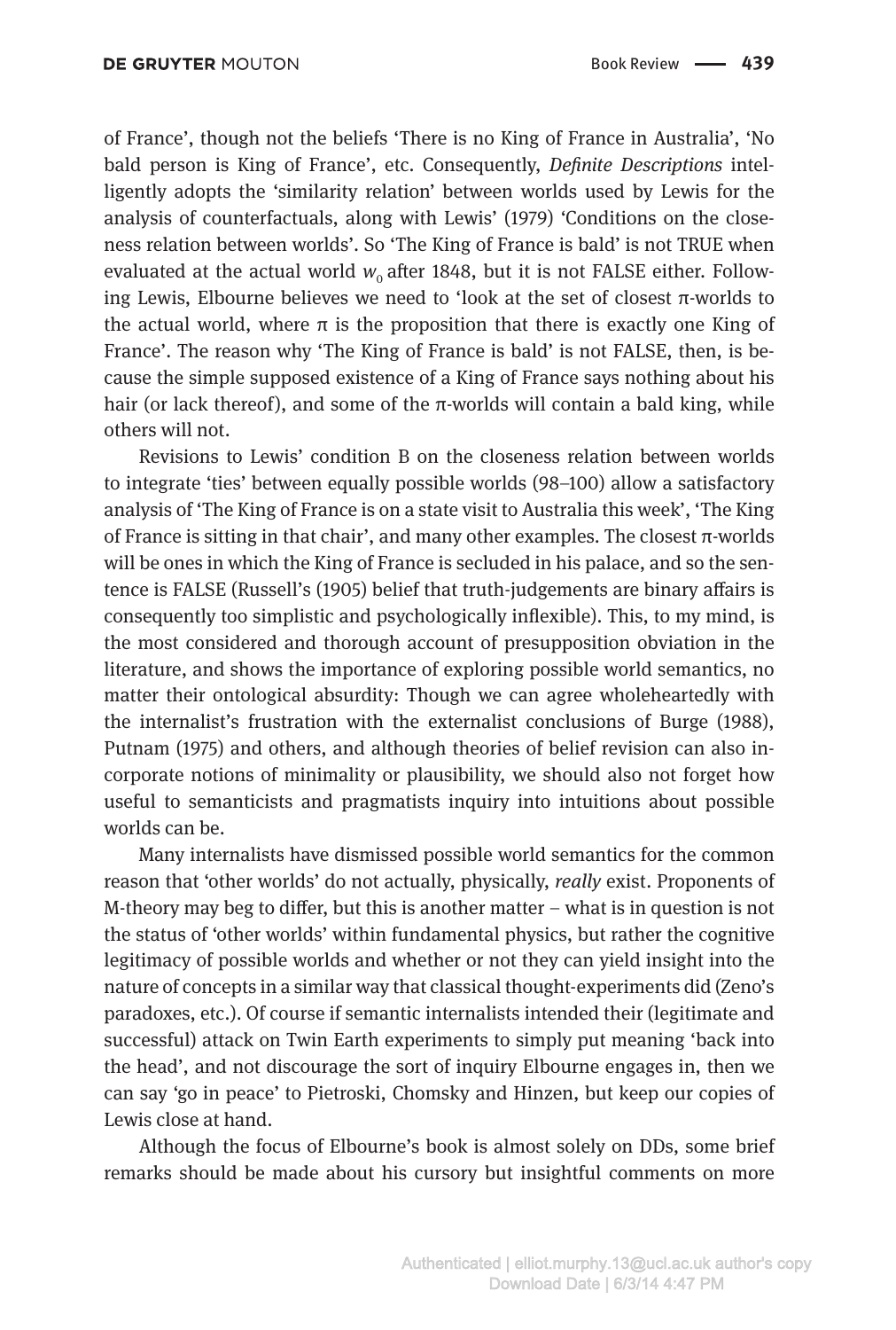general problems, if only because of their uniqueness in a field still largely dominated by what we might call the holy trinity of philosophy of language: reference, representationalism, externalism. Elbourne prefaces his discussion with the following claim: 'I do not believe that there really are any such things as non-actual worlds or situations, not even in any of their popular "ersatz" versions'. He rejects externalism and believes – with Chomsky, Hinzen, Boeckx, Pietroski, McGilvray – that meanings are not part of some Twin Earth, but are rather 'simply some very interesting parts of our heads' (19). Elbourne's position rejects what Fodor and Lepore (1994) call 'Old Testament semantics' (grounded in externalism) and he has previously leant support for what Lohndal and Pietroski (2011) have called 'I-Semantics', or the notion that a concept is 'presumably a structure composed out of cells inside my head' (2011: 15). Likewise, Hinzen, with his Galilean naturalism, recently phrased the matter in the following terms: 'Theories of semantics are about a domain in nature that we do not understand' (2011: 417).

If Elbourne's Fregean theory has any holes, it would be in relation to recent work in syntax which could potentially disrupt some core assumptions. If Elbourne's internalism frees his semantics from one kind of referentialism (the externalist kind), then his theory of definiteness ties it to another kind; namely, the claim that the property of definiteness is inherently a property of lexical features. This (strong) definiteness-lexicon relation is not found in a recent study by Hinzen and Sheehan (2014) which explores the notion of definiteness as a product of phasal syntax. Under this view, the predicate-argument distinction, like definiteness, cannot be explained in terms of lexical class, since nouns and adjectives can function as predicates just as well as verbs, yielding propositions bearing truth values in the way that verbs do after Tense has been specified (Hinzen & Sheehan 2014: 64–5). Further, 'nouns need not denote objects either when they are used as predicates or parts of predicates. Ontology is not fixed at a lexical level, and Neo-Davidsonianism mixes up grammatical functions (including those encoded in the parts of speech) and lexical semantic classes' (73). 'This is the man' is referential when asserted, but when embedded as an argument it will act as a predicate applying to a mental event, as in 'believed [this is the man]', and will have no truth-value.

Following the standard model (Chomsky 2008), if a phase has an edge and interior, as in  $[EDGE[INTERIOR]]$ , then the edge governs reference in the DD 'the man':  $\left[\right]_E$  the  $\left[\right]_I$  man]]. As lexical material moves to the edge of the phase, referentiality emerges, with more 'edge-heavy' phases bearing increased referentiality. Cartographic hierarchies deliver a fine structure to this phasal analysis:  $[C-T] \ldots [v-V] \ldots [D-N]]$ . The lowest (first) phase can host nominals, which are presupposed in a mereological fashion as parts in second phase denotations (the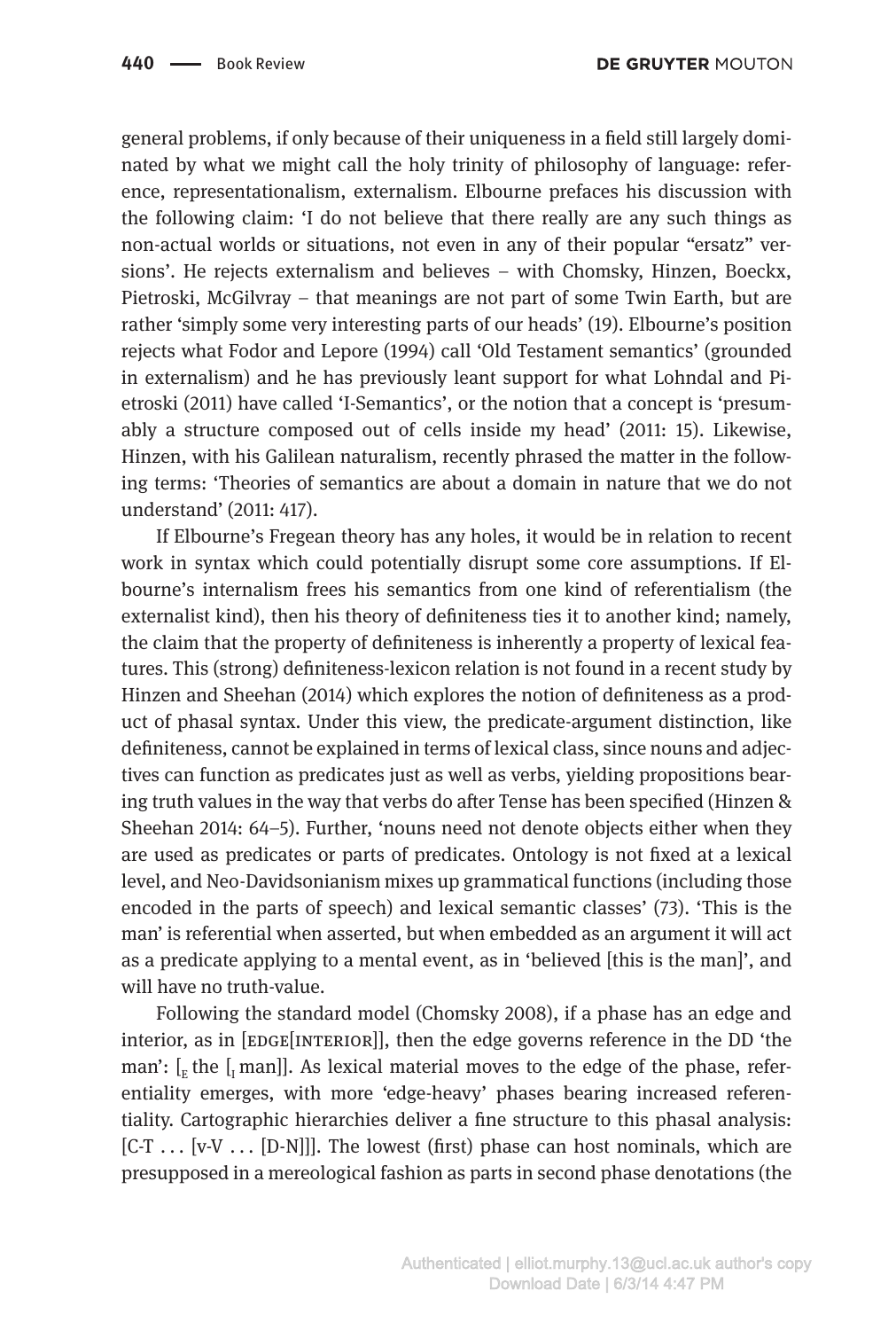verbal phase). The nominal phase (call it the Fregean Phase) is mapped onto an 'object', and the ontologically distinct verbal phase (call it the Davidsonian Phase) onto an 'event', which is defined as such regardless of physical or temporal constitution – 'atomic decay' is just as much of an 'event' as 'cosmic expansion' or 'football game'. Finally, the clausal phase (call it the Russellian Phase) is mapped to a 'proposition'. Hence 'V *contains* N, necessarily, exactly as events *contain* objects' (Hinzen & Sheehan 2014: 107). Reference is induced by phase, then, and is an inherently *relational* notion, not a grammatical one, contrary to Elbourne's lexical and non-relational theory of meaning: 'Reference is a consequence of the phasal topology, not the categorical label 'Noun' ', as Hinzen and Sheehan put it (118), with these and other observations supporting Longobardi's (2005: 9) Topological Mapping Theory, under which object reference is yielded if and only if N-to-D movement has taken place; that is, interior-to-edge movement. If no interior-to-edge movement takes place, as in (1b), then object reference disappears:

- (1) a. [The Manuel] I met in California isn't the one you know.
	- b. I have [many Manuels] at my golf club.

This also explains Kripke's (1972) observation that descriptive properties associated with the referent of a proper name need not co-determine the referent's identity. Rigidity is thus a strictly grammatical phenomenon. DDs are not simply object-referential, then, but can also remain quantificational or predicative, and have no 'fixed' semantics: 'The question of whether "definite descriptions" are referential or attributive therefore cannot be answered: it is meaningless' (Hinzen & Sheehan 2014: 126). Likewise, indexicality is not a property of lexical items, but is rather indicative of a way a particular word can grammatically function. Given these – I think, highly plausible – perspectives, *Definite Descriptions* is incorrect in claiming that pronouns are covert DDs. Elbourne believes 3rd-person pronouns like 'he' project phrases like  $\left[\int_{\text{DP}}\left[\int_{\text{DP}}\right] p\{ \text{Pers}, \text{Num}, \text{Gen} \}]\right] \left[\int_{\text{NP}}\right]$ , which are effectively similar to DPs, though this leads us to predict no semantic difference between DDs and pronouns.

On the question of whether numbers can be said to exist in a 'materialist' world, Elbourne thinks it likely that 'in discussing this system we are not doing ontology proper', but are rather exploring 'a system that is presupposed by some relevant module of the mind-brain, and which need not capture how the world actually works (although if we are lucky it might)' (24, n.12). Following Fodor and Chomsky, the world according to Elbourne appears different when our science-forming faculties are applied to it, which naturally come with cognitive 'scope and limits' (Russell 1948), 'bounds of sense' (Strawson 1966), and other such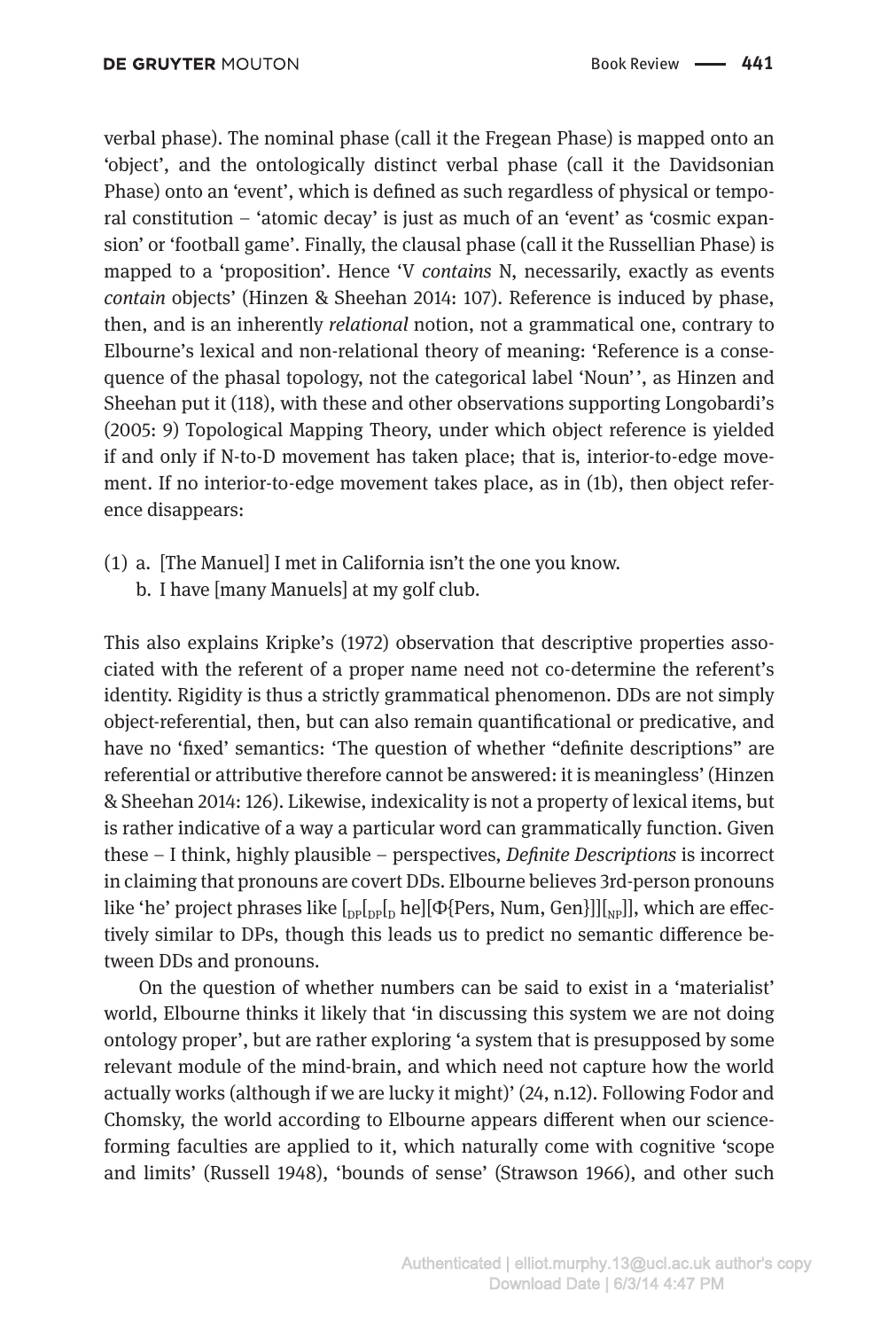things. Here is Hinzen again: 'Our minds have managed an analysis of the generative principle of number – an easy case – but they fail badly in the analysis of *house*, which is already much too complex, apparently, and maybe there is not much hope that we will ever succeed for something like *justice*'. Putting this disparity down to 'principled cognitive limitations', he notes that 'there are reasons for pessimism in this domain  $\dots$  which there may not be in the domain of the mathematical sciences, whose central concepts and modes of understanding are easier' (2007: 160–1).

Elbourne also claims he does 'not believe in abstract objects. For me, we can only talk about abstract objects in the way we can talk about Zeus' (215, n. 25). But this seems to miss something quite crucial: we cannot 'believe' in abstract objects any more than we can believe in the mass/count distinction. Any such nominalist claim will have to account for instances of copredication, when seemingly incompatible properties are attributed to a single object: The sentence 'The Powys book was brilliant but weighed a ton' attributes what Pustejovsky (1995) terms the 'dot objects' of information and physical object to the book, whereas 'Lunch was delicious but took forever' contains the predicates 'delicious' and 'took forever' (which should only be applicable to events) (Gotham 2012, Chomsky 2000). Questions of belief are irrelevant when exploring these aspects of the lexicon, which are presumably part of what Elbourne calls the 'structure[s] composed out of cells inside my head'.

Despite these differences, *Definite Descriptions* is a master class in philosophical argument and empirical inquiry, covering an impressive number of relevant topics supported by convincing arguments. His engaging monograph is the first in the Oxford Studies in Semantics and Pragmatics series, and if these titles aim to explore new domains in linguistics and philosophy in a careful and original way, Elbourne's thought-provoking study proves itself more than worthy of being first out of the gates.

## **References**

- Armstrong, David. 1978. *Universals and scientific realism*. vol. 1. Nominals and realism. Cambridge: Cambridge University Press.
- Burge, Tyler. 1988. Individualism and self-knowledge. *The Journal of Philosophy* 85. 649–663.
- Chomsky, Noam. 2000. *New horizons in the study of language and mind.* Cambridge: Cambridge University Press.
- Chomsky, Noam. 2008. On phases. In Robert Freidin, Carlos Peregrín Otero & Maria Luisa Zubizarreta (eds.). *Foundational issues in linguistic theory: Essays in honor of Jean-Roger Vergnaud.* Cambridge, MA: MIT Press. 133–166.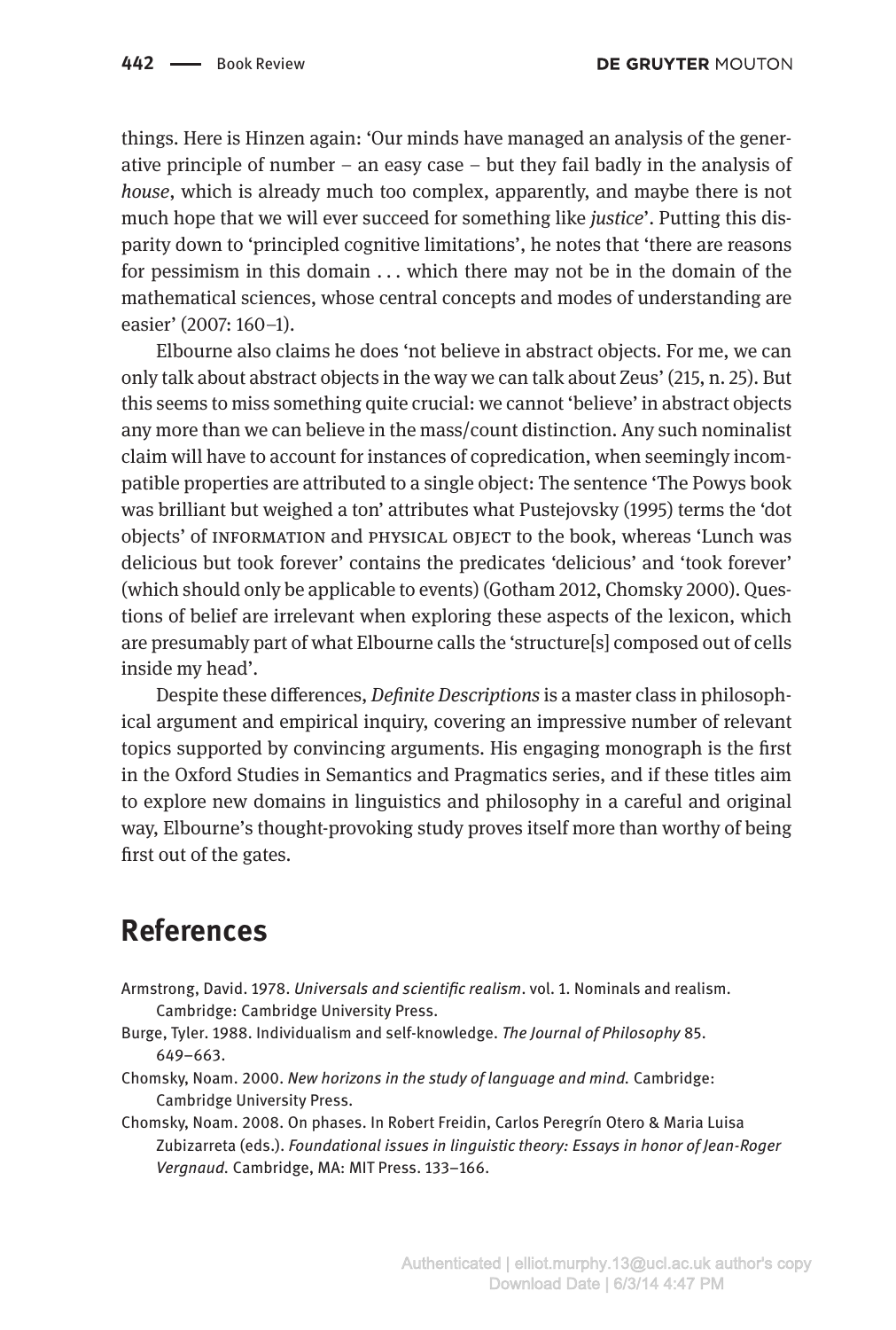Donnellan, Keith. 1966. Reference and definite descriptions. *Philosophical Review* 75. 281–304.

Elbourne, Paul. 2005. *Situations and individuals.* Cambridge, MA: MIT Press.

Elbourne, Paul. 2011. *Meaning: A slim guide to semantics.* Oxford: Oxford University Press.

Elbourne, Paul. 2013. *Definite descriptions.* Oxford: Oxford University Press.

Fintel, Kai von. 2004. Would You Believe It? The King of France is Back! (Presuppositions and Truth-Value Intuitions). In Marga Reimer & Anne Bezuidenhout (eds.). *Descriptions and beyond*. Oxford: Oxford University Press. 315–341.

Fodor, Jerry. & Ernest Lepore. 1994. Why meaning (probably) isn't conceptual role. In Stephen Stich & Ted Warfield (eds.). *Mental representation*. London: Blackwell. 142–156.

Frege, Gottlob. 1892. Über Sinn und Bedeutung. *Zeitschrift für philosophie und philosophische kritik* 100. 25–50.

Glanzberg, Michael. 2009. Descriptions, negation, and focus. In Christopher Viger & Robert Stainton (eds.). *Compositionality, context and semantic values: Essays in honour of Ernie Lepore.* Berlin: Springer. 193–220.

Gotham, Matthew. 2012. Numeric quantification in copredication. *UCL Working Papers in Linguistics* 24. 1–20.

Heim, Irene. 1983. On the projection problem for presuppositions. In Michael Barlow, Dan Flickinger & Michael Wescoat (eds.), *WCCFL 2: Second Annual West Coast Conference on Formal Linguistics*, Stanford: Stanford University Press. 114–126.

Hinzen, Wolfram. 2007. *An essay on names and truth.* Oxford: Oxford University Press.

Hinzen, Wolfram. 2011. Emergence of a systematic semantics through minimal and underspecified codes. In Anna Maria Di Sciullo & Cedric Boeckx (eds.). *The biolinguistic enterprise: New perspectives on the evolution and nature of the human language faculty*. Oxford: Oxford University Press. 417–439.

Hinzen, Wolfram. & Michelle Sheehan. 2014. *The philosophy of universal grammar*. Oxford: Oxford University Press.

Lasersohn, Peter. 1993. Existence presuppositions and background knowledge. *Journal of Semantics* 10(2). 113–122.

Lewis, David. 1979. Counterfactual dependence and time's arrow. *Noûs* 13(4). 455–76.

Lohndal, Terje. & Paul Pietroski. 2011. Interrogatives, instructions, and I-languages: An I-semantics for questions. *Linguistic Analysis* 37(3–4). 458–515.

Longobardi, Giuseppe. 2005. Toward a unified grammar of reference. *Zeitschrift für sprachwissenshaft* 24. 5–44.

Kratzer, Angelika. 1989. An investigation into the lumps of thought. *Linguistics and Philosophy* 12. 607–653.

Kripke, Saul. 1972. Naming and necessity. In Donald Davidson & Gilbert Harman (eds.). *Semantics of natural language*. Dordrecht: Reidel. 253–355, 763–769.

Percus, Orin. 2000. Constraints on some other variables in syntax. *Natural Language Semantics* 8. 173–229.

Pustejovsky, James. 1995. *The generative lexicon.* Cambridge, MA: MIT Press.

Putnam, Hilary. 1975. The meaning of 'meaning'. *Minnesota Studies in the Philosophy of Science* 7. 131–193.

Recanti, François. 2004. *Literal meaning*. Cambridge: Cambridge University Press.

Russell, Bertrand. 1905. On denoting. *Mind* 14(56). 479–93.

Russell, Bertrand. 1948. *Human knowledge: Its scopes and limits.* London: George Allen & Unwin.